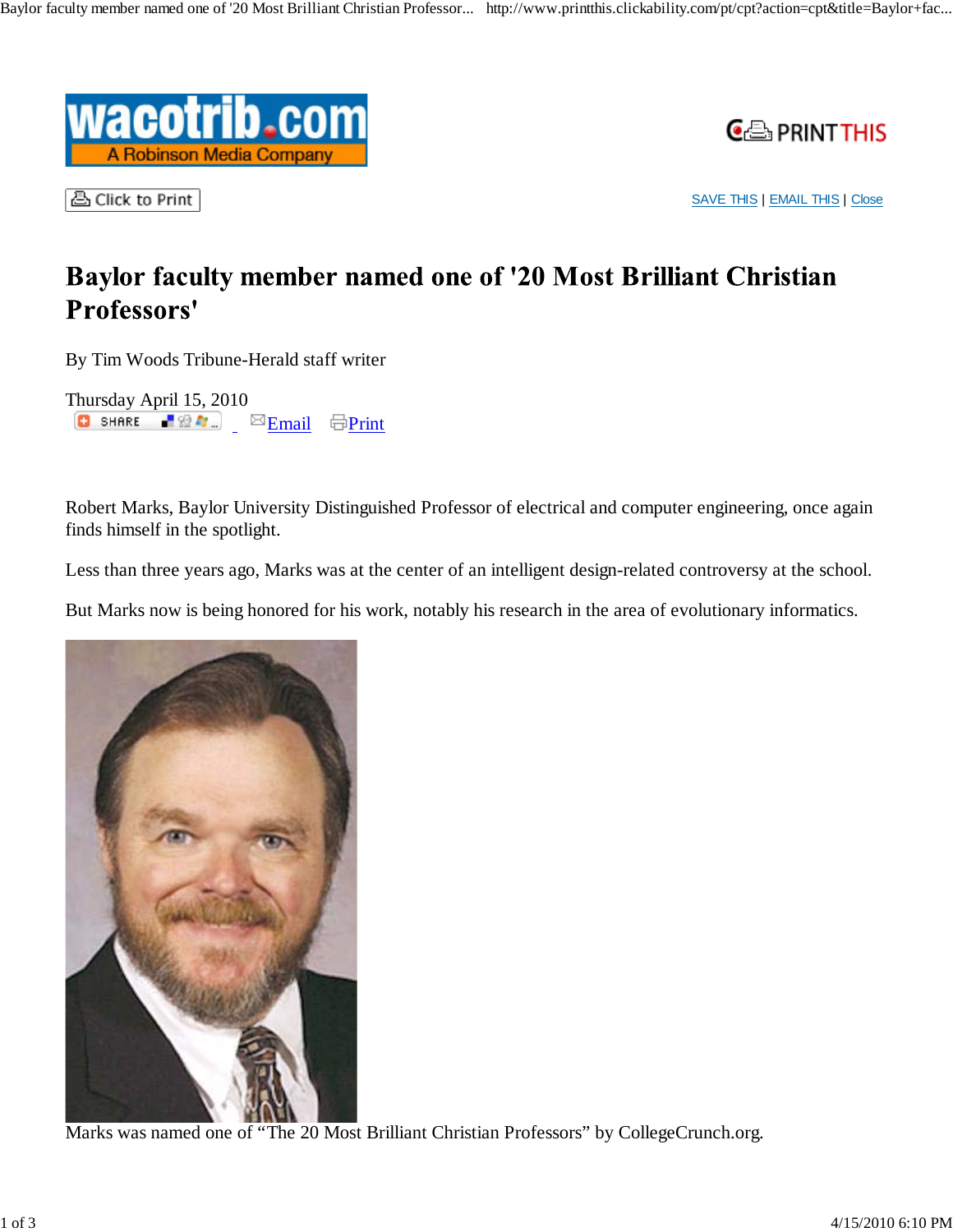CollegeCrunch.org, a college resource Web site, named Marks as one of "the 20 most brilliant Christian professors."

CollegeCrunch said professors included on the list "shine brightly among their peers as towering figures in the academic world."

Included are professors from such renowned universities as Johns Hopkins, Harvard, Notre Dame, Princeton, Rice, Stanford, Cambridge and Oxford. The list was limited to professors in English-speaking countries.

Marks said he was humbled by his inclusion on the list.

"For the record, I don't deserve this," he said. "But I have lower back pain and don't deserve that, either."

Ian Gravagne, a tenured electrical and computer engineering professor at Baylor, disagrees with Marks' self-assessment.

"This list would simply be incomplete without mention of Bob," said Gravagne, who has worked closely with Marks for seven years. "Brilliant: This description is absolutely spot-on. . . . His career spans practically the entire breadth of the fields of electrical engineering, and, what's more, his contributions in those fields are deep and substantial.

"To modify an overused cliché, Bob is a jack of all trades and master of most."

Walter Bradley, Baylor Distinguished Professor of mechanical engineering, also praised Marks' work in areas directly related to faith and science, referring to Marks' research as "pioneering."

In August 2007, though, Marks' research led to legal wrangling with Baylor, which removed his Evolutionary Informatics Lab's Web site from its server without notifying him.

Much of his research was, and still is, conducted with William Dembski, former director of the controversial and short-lived Michael Polanyi Center at Baylor.

It was the first center formed on the campus of a research university to study intelligent design.

University officials said at the time that the site was removed because of a lack of clarification that the research was Marks' own and that it contained no disclaimer stating the research was not endorsed by the university.

Marks, Dembski and their attorney, John Gilmore, said the real issue was academic freedom. They claimed Baylor did not want to be associated in any way with intelligent design or related research.

# **2008 film**

The Marks case was one of many instances of purported academic persecution highlighted in the 2008 movie "Expelled: No Intelligence Allowed."

Marks acknowledged that Baylor was in a tricky position, balancing its research goals with its Christian heritage. But he said in the movie, "The fact that (his Web site) was singled out, let alone shut down, is jaw-dropping."

The site remains off Baylor's server. Baylor spokeswoman Lori Fogleman said the school has "no plans to add anything called the Evolutionary Informatics Lab Web site to the Baylor server."

Fogleman, though, said Baylor is "immensely proud of the quality of our faculty and welcome it whenever